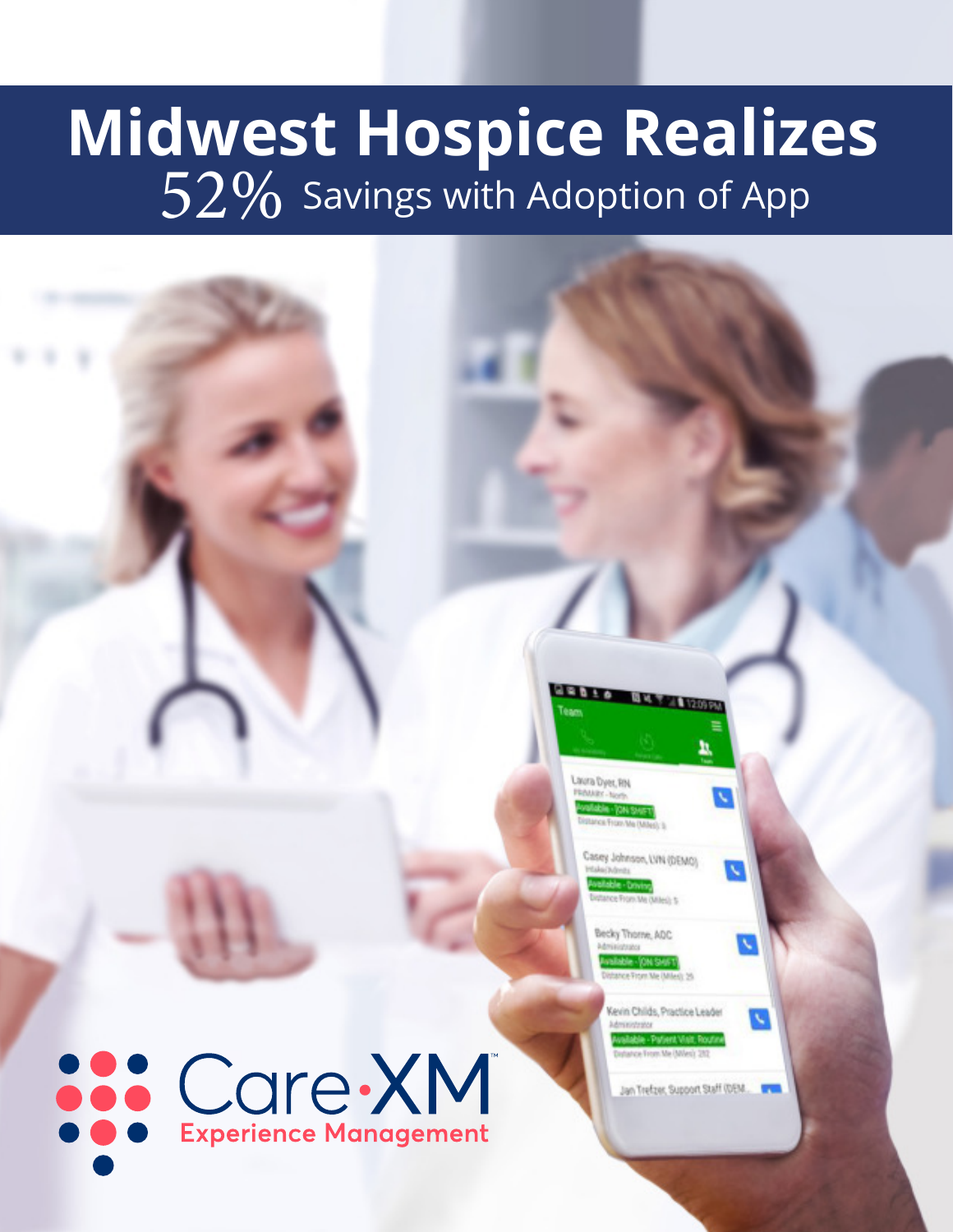

### **A Staffing Crisis:**

A Midwest hospice provider serving 11 counties over a tristate area found a solution to a staffing crisis that would lead to unexpected benefits.

After losing two afterhours nurses, the leadership's top priority was finding an afterhours answering service that would provide true comprehensive backup while they worked on filling the open positions. Ideally, that solution would be easy to implement and would connect their patients to immediate clinical support.

**What they found was CareXM's mobile app, and what started out as part of the nurse escalation communication process soon became an indispensable tool.**

#### **- CAREXM ENABLED THEM TO -**

Review and refine internal processes Improve the quality of patient care Mitigate staff compassion fatigue Scale services with growth fluidly as needed Maximize staff efficientcy without compromising quality of care or costs Maintain a close family feel within their community



### **The CareXM Difference:**

#### *Clinical Phone Support*

When it came to handling afterhours calls, the hospice organization previously relied on the support of a hospital network switchboard to connect their callers to an on-call nurse. Though standard practice, channeling calls through an operator created a delay in care and overall caller experience that could be especially stressful for caregivers and their loved ones during times of crisis.

They realized a better solution would be to work with an afterhours service that was qualified to provide RN clinical assistance over the phone. CareXM's team of registered nurses did just that, providing skilled, compassionate care from the moment the call was first answered.

In a short time, support from CareXM went from an interim afterhours solution to a fully integral part of the organization's patient support solution. Now whenever hospice field nurses are unavailable to take a call, they have the peace of mind that their patients are still getting immediate quality care. With a trusted clinical resource partner, they can focus on providing sensitive situations in the field with the undivided attention they required and deserved.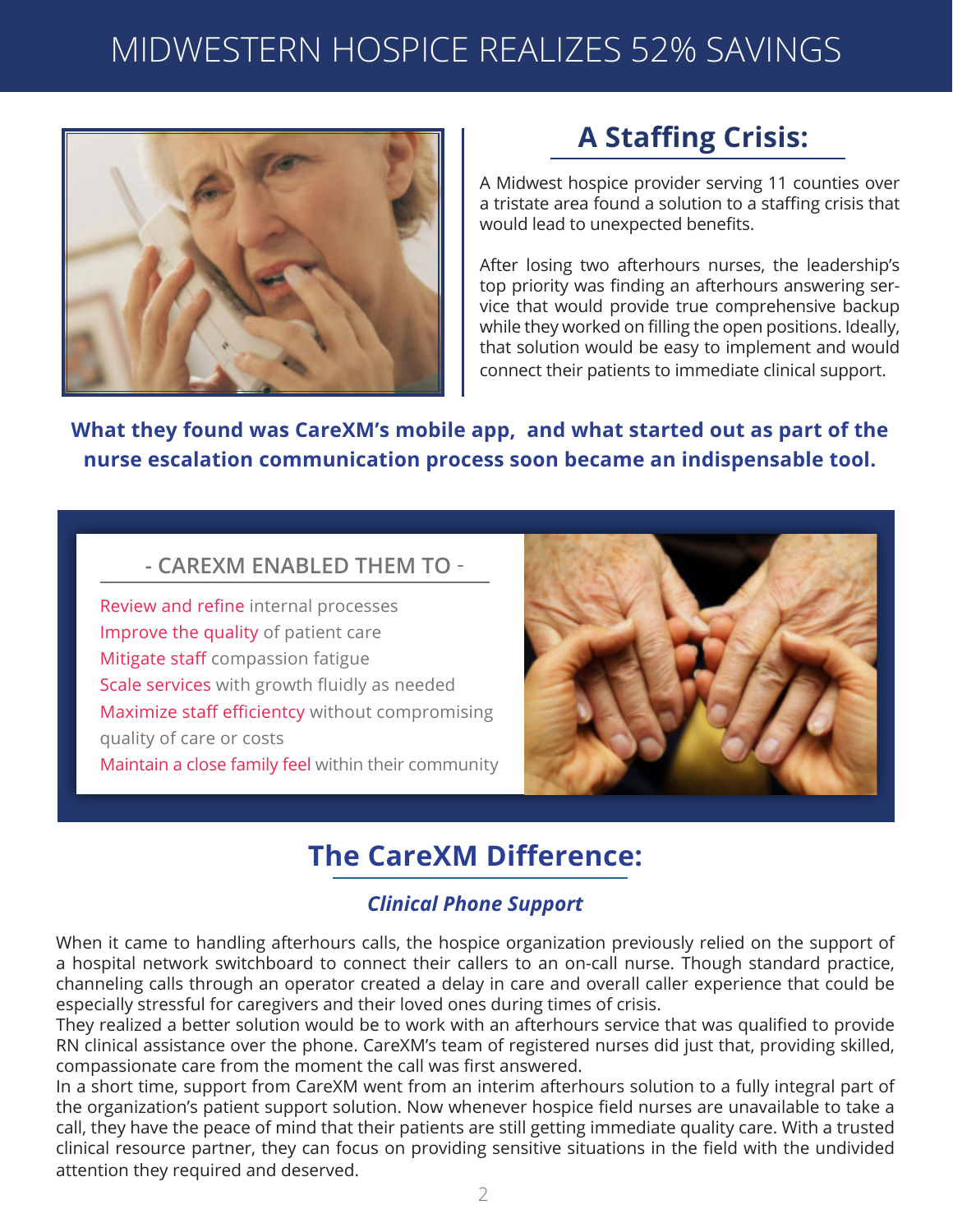#### *Refining Internal Processes*

As part of the implementation process, CareXM works with clients to ensure they can holistically coordinate and communicate overall patient care. This process not only helped define how the two teams would work together, but also enabled the hospice organization to spot areas within their own processes that could be addressed and better refined.

"CareXM worked with us to ensure seamless continuity of care by customizing their template to coordinate with ours," stated Rene G., the hospice's Central Response Team Manager. "Partnering with them necessitated a closer look at our internal protocols and procedures, which ultimately allowed us to put stricter parameters on our processes and improve them overall."

Rene noted that the hospice's devoted staff were initially hesitant to put their patients in the hands of another service, even as a backup.



But the fact that CareXM recorded each call, allowing the hospice to personally review the quality of care their patients were receiving, put their minds at ease.

After adopting the full version of the CareXM mobile app, the added ability to record calls internally also spurred a revamping of their own quality assurance processes.

 *CareXM worked with us to ensure seamless continuity of care by*  "*customizing their template to coordinate with ours* ייו<br>2)<br>—

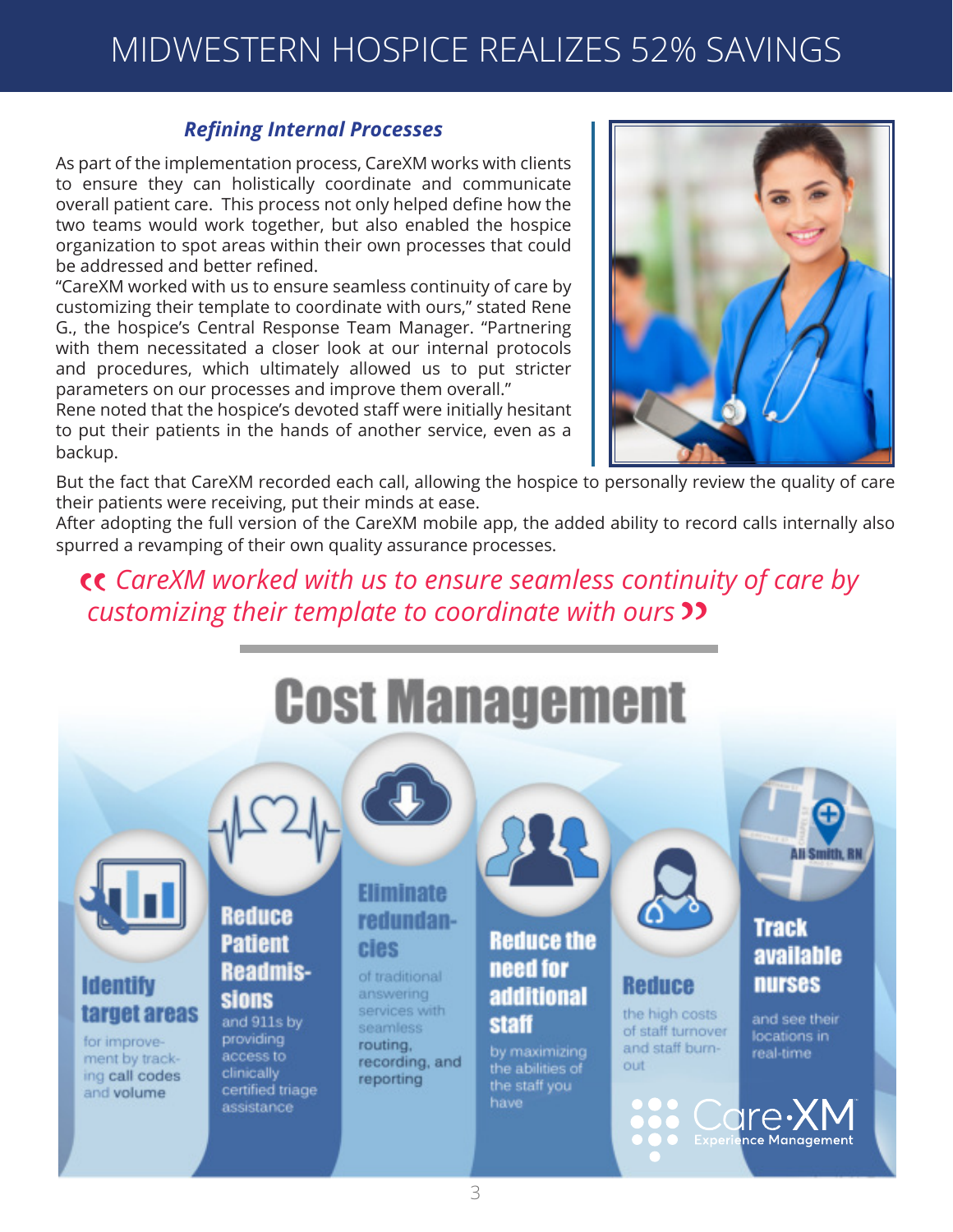### **Unexpected Benefits of CareXM's Mobile App:**

CareXM's standard afterhours answering service came with access to the CareXM mobile app. As an unexpected benefit, hospice nurses were able to utilize the application on their own mobile devices to coordinate their availability while out in the field. This allowed them to escalate calls to available nurses, protect their time with patients and caregivers, and mark themselves as unavailable when entering rural areas where cell service was spotty.

What started out as an advantage or complement to processes soon became an indispensable tool. Even in its limited version, the app allowed the hospice staff to:



### -THE BENEFITS OF THE MOBILE APP -

Mitigate burnout and compassion fatigue Maximize the efficiency of their existing staff, decreasing costs Streamline communication between staff members And most importantly, improve the overall quality of care for their patients and caregivers afterhours

#### *Routing, Recording and Reporting Leads to Savings*

Until adopting the full version of CareXM's mobile app, the hospice organization lacked a formal or consistent method for recording and reporting call data for QA, training, and business development purposes. The fullfeatured mobile app includes a suite of recording and reporting tools that allowed the hospice leaders to

take advantage of a wealth of analytical data to continue refining and improving their processes to further enhance patient care. Next came other unexpected benefits:

"We found that the more we used the app to coordinate availability between nurses, the less we needed CareXM's services as a backup. Now it's there for peace of mind in crisis situations," said Rene.

By utilizing CareXM's mobile app, the hospice was able to cut spending on supplementary phone support, realizing a savings of 52%.

 *The compassion and professionalism of*  "*CareXM's nurses really put our minds at ease...we can't imagine going back.*  $\frac{1}{\sqrt{2}}$